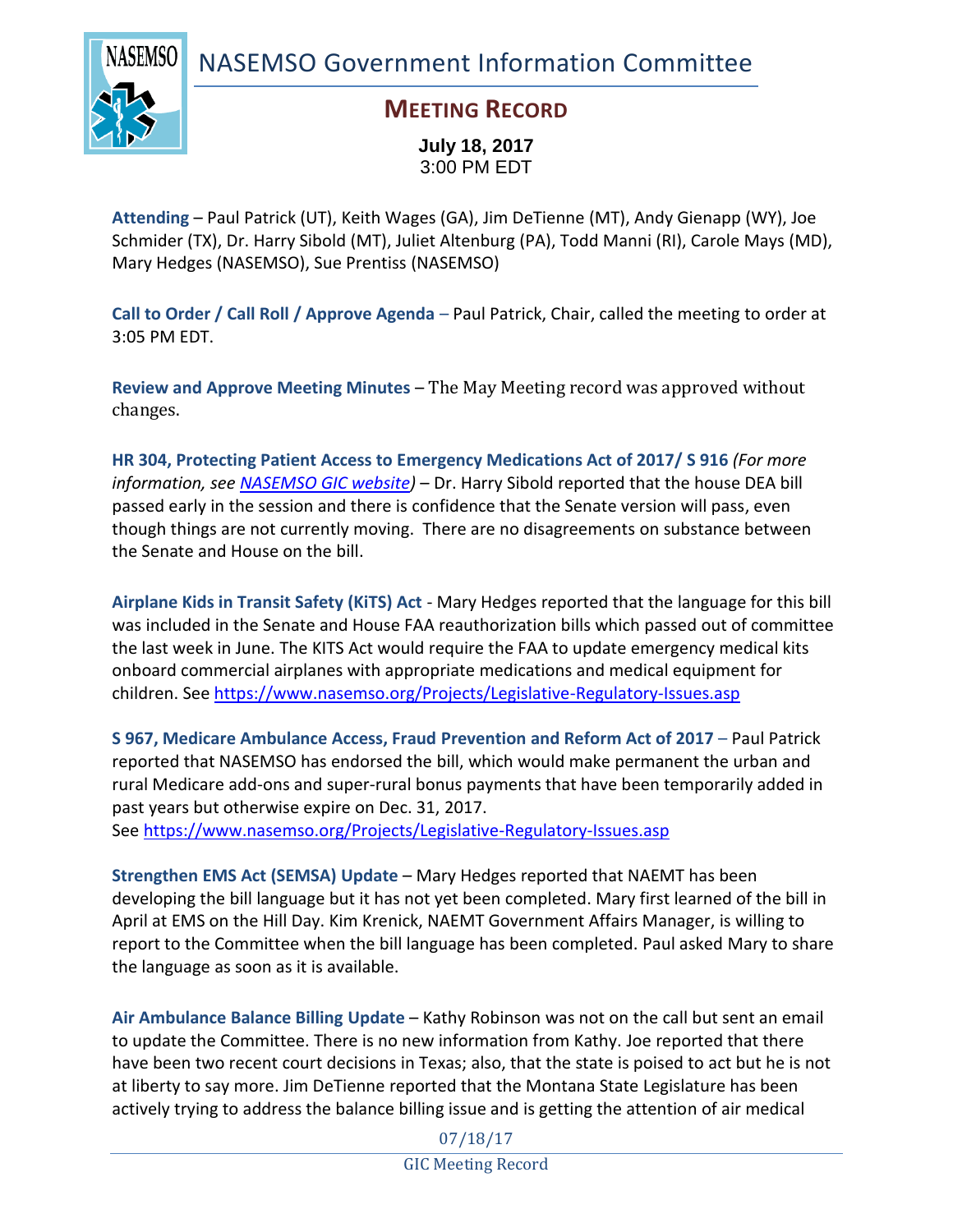NASEMSO Government Information Committee



## **MEETING RECORD**

providers. One provider has applied to be part of the network which would help to control costs for patients. Andy added that the Wyoming legislature is looking at air ambulance billing as one of its interim topics. The Wyoming State Auditor has released information about the cost to Workers Compensation from air ambulance bills. They will be sending a letter of support to their senators to support U.S. Senator Tester's bill. Paul repeated that the Utah legislature has formed a group to study air medical billing which Dr. Peter Taillac is chairing. They will be able to obtain information from the all-payer database. See <https://www.nasemso.org/Projects/Legislative-Regulatory-Issues.asp>

**Society of Trauma Nurses (STN)** - Juliet Altenburg (PA) thanked the Committee for including the Society of Trauma Nurses. The *Stop the Bleed Campaign* of the ACS-COT is being promoted by the Society of Trauma Nurses. They have developed a position statement in support of a National Trauma Care System. The STN supports HR 304 (the DEA bill). The STN also has formally endorsed S.1022/H.880, the MISSION ZERO Act. The act would assign Department of Defense trauma surgeons to level I, II, and III civilian trauma centers at the recommendation of the National Academies of Science, Engineering, and Medicine to address variations of care methods and provide additional training.

Carole Mays reported that she is now a member of the ACS-COT Governance Workgroup-NASEM recommendation strategic implementation plan. The workgroup is developing a proposal for minimal National Trauma System criteria. Dia is a new member of the same committee and they will meet again this month. Also, Carol noted the MISSION ZERO Act [\(S.](https://www.congress.gov/bill/115th-congress/senate-bill/1022?q=%7B%22search%22:%5B%22S.1022%22%5D%7D&r=1)  [1022](https://www.congress.gov/bill/115th-congress/senate-bill/1022?q=%7B%22search%22:%5B%22S.1022%22%5D%7D&r=1) and [H.R. 880](https://www.congress.gov/bill/115th-congress/house-bill/880?q=%7B%22search%22:%5B%22H.R.+880%22%5D%7D&r=1)) Is moving in Congress.

#### **Federal Funding Update (President's FY2018 Proposed Budget)**

- EMSC funding was eliminated in the President's FY2018 budget, but it was fully restored in the House Labor, HHS, Education appropriations bill which was just released today.
- Other Health-related programs Paul asked Mary to share with the committee the other health-related cuts and increases learned of today from the American Public Health Association via email.
- Paul commented that a president's budget has not been passed since Bill Clinton was in office.

#### **State Legislation Roundtable** - All

 REPLICA – Sue Prentiss reported that 11 states have passed the bill, plus Delaware is awaiting the Governor's signature on the bill. The Compact was enacted in May and its inaugural meeting will be in October, immediately prior to the Fall Meeting in Oklahoma